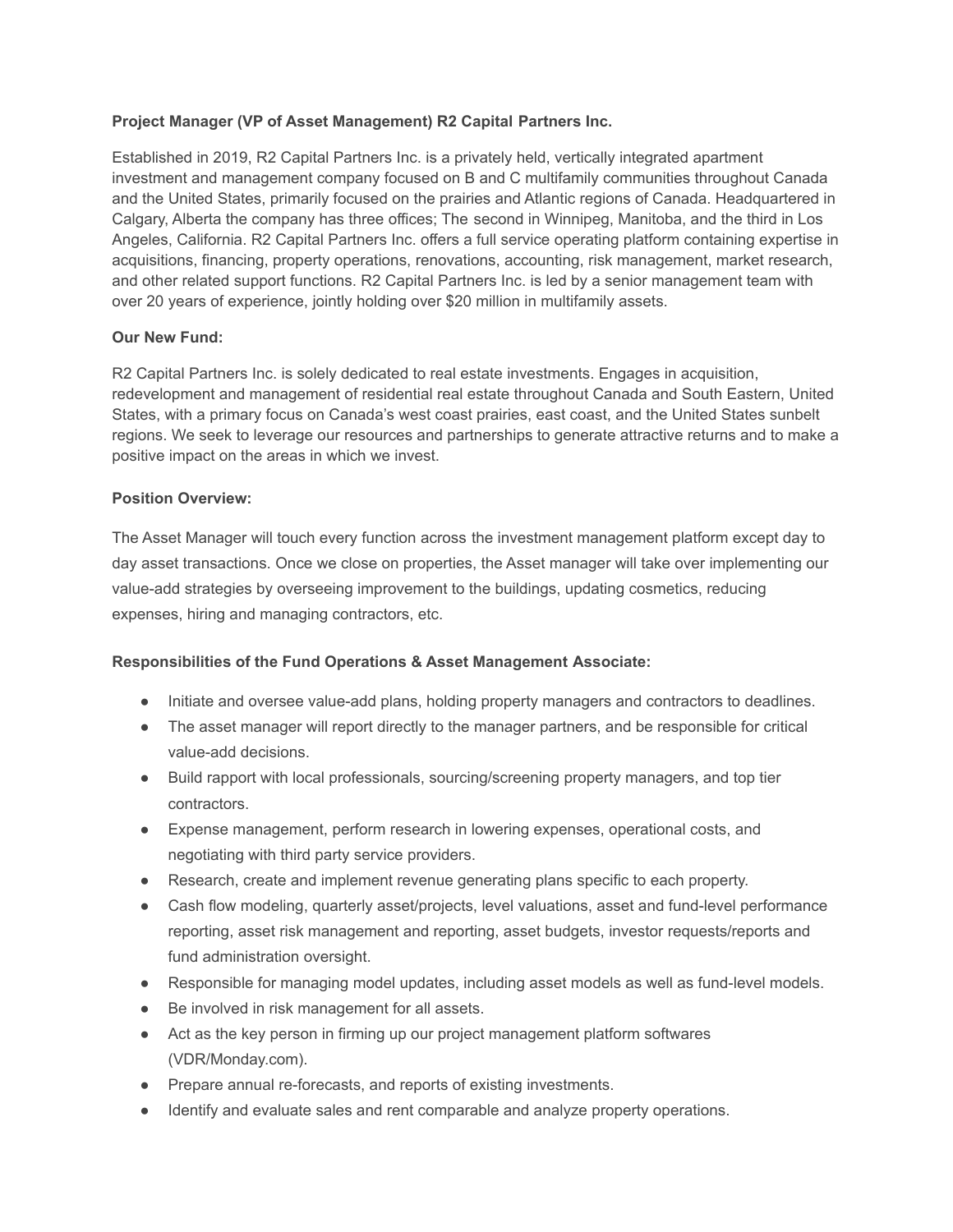# **Qualifications of the Fund Operations & Asset Manager:**

- Previous work experience in investment management and/or private equity, including roles in public accounting/consulting serving investment management is a plus.
- Previous experience in various trades or trade management is a plus.
- Extensive experience with Financial Modeling.
- Proficiency with Microsoft Excel.
- Demonstrated research, project management, financial modeling, problem solving, analytical and valuation skills.
- Post-secondary education in business, or experience in private business.
- Proven ability to multitask and manage deadlines.

### **Desired Skills and Expertise:**

The successful candidate is expected to have:

- 2+ years of related work experience.
- Ability to systematically manage a challenging workload independently and meet deadlines.
- Current technology skills with advanced knowledge of Microsoft Office.
- Professional, friendly, and courteous demeanor.
- Critical thinking and problem solving.

**Accountabilities:** R2 Capital Partners Inc. is focused on developing meaningful, long lasting and mutually beneficial relationships. It will be incumbent upon you to maintain and build the reputation of the firm by being responsive, delivering clear communication, timely service and taking ownership of your work product.

### **Perks:**

- Remote work
- Work on the cutting edge of real estate innovation
- Be surrounded by a high-level team, each participating in various investments in real estate
- Learn the ins-and-outs of real estate investment
- Join a small and nimble team, allowing for more flexibility and transparency

**Location:** Work remotely, with ability travel.

### **Employment Type:** Full-time.

### **Compensation:** Salary.

### **Schedule:**

● 40-hours per week. Flexible Schedule.

To apply, please forward your resume in confidence noting "Asset Manager" in the subject line.

Spencer@r2capital.ca